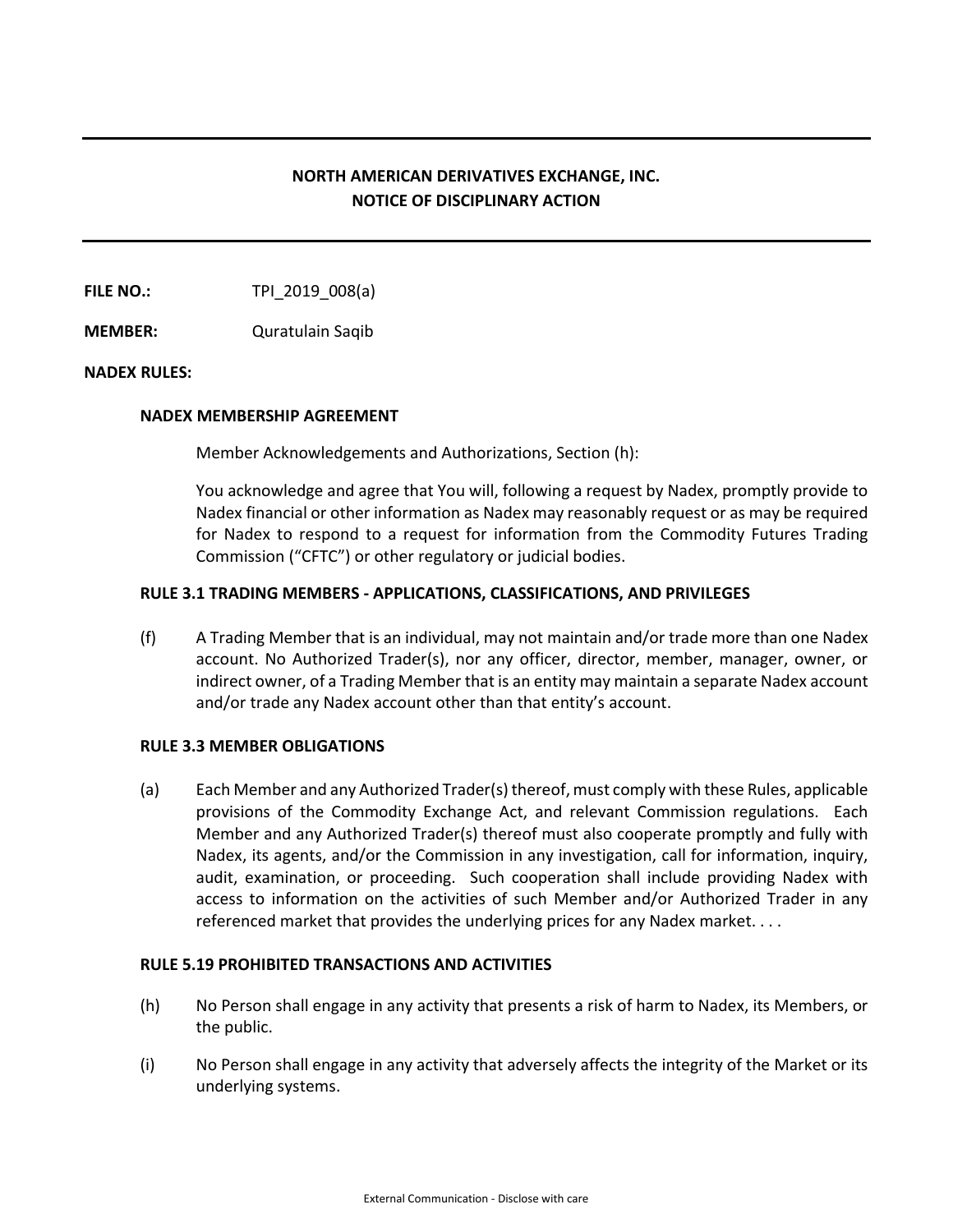- (k) No Person shall intentionally provide misleading, erroneous, or fraudulent information to Nadex on a membership application or otherwise.
- (n) No Person shall engage in any activity that is intended to, or has the effect of, manipulating the market in violation of Sections 6(c) and 9(a)(2) of the CEA and no Person shall engage in any other activity that would violate the CEA or the Commission's Regulations.
- (t) No Member shall engage in conduct or practices inconsistent with just and equitable principles of trade or conduct or practices detrimental to the best interests of the Exchange, its Members and/or FCM Customers.
- **FINDINGS:** On September 24, 2018, the Nadex Compliance Department sent Quratulain Saqib ("Saqib") an Account Inquiry letter requesting, among other things, general background information, source of funds information and details regarding her order and trading activity. Despite follow-up communications providing Saqib with multiple extensions to respond to the request for information, she wholly failed to comply and/or respond to the inquiry letter. Additionally, Saqib provided misleading information on her Nadex application related to her personal identification. Also, during the course of this investigation it became evident that Saqib funded another Nadex Member's trading account via bank transfers, thus resulting in her having a direct economic interest in the activity and trading in the other Member's account.

During the course of its investigation, the Compliance Department analyzed the order and trading activity throughout the life of Saqib's Nadex account. Through this review, the Compliance Department discovered that Saqib engaged in or attempted to engage in a manipulative scheme to defraud Nadex markets in at least 9 binary option contracts for FX pairs GBP/USD, and USD/JPY between August 29, 2018 and September 18, 2018. The presence of a manipulative scheme was further enhanced upon review of Saqib's account and background information, where it was discovered that she had significant connections with other Nadex Members via trading activity.

Based on Nadex's investigation, the Compliance Department determined that Saqib violated Rule 3.3(a) and Member Acknowledgements and Authorizations, Section (h) of the Nadex Membership Agreement when she failed to cooperate with the Compliance Department's inquiry regarding these matters. Also, Nadex Compliance concluded that Saqib violated Nadex Rule 3.1(f) when she utilized another Nadex Member's account as a second account on Nadex traded for her benefit. Furthermore, the Compliance Department concluded that Saqib violated Exchange Rule 5.19(k) when she provided false and/or incomplete information related to her connections with other Nadex Members and also provided misleading information on her Nadex application related to her employment. Additionally, Saqib's manipulative activity was to the detriment of other market participants. Engaging or attempting to engage in conduct and practices that are manipulative and inconsistent with just and equitable principles of trade, and that pose a risk to the Exchange, its members, and/or to the public, is in contravention of Nadex Rules 5.19(h), 5.19(i), 5.19(n) and 5.19(t). Accordingly, the Compliance Department has concluded that Saqib violated Nadex Rules 5.19(h), 5.19(i), 5.19(n) and 5.19(t).